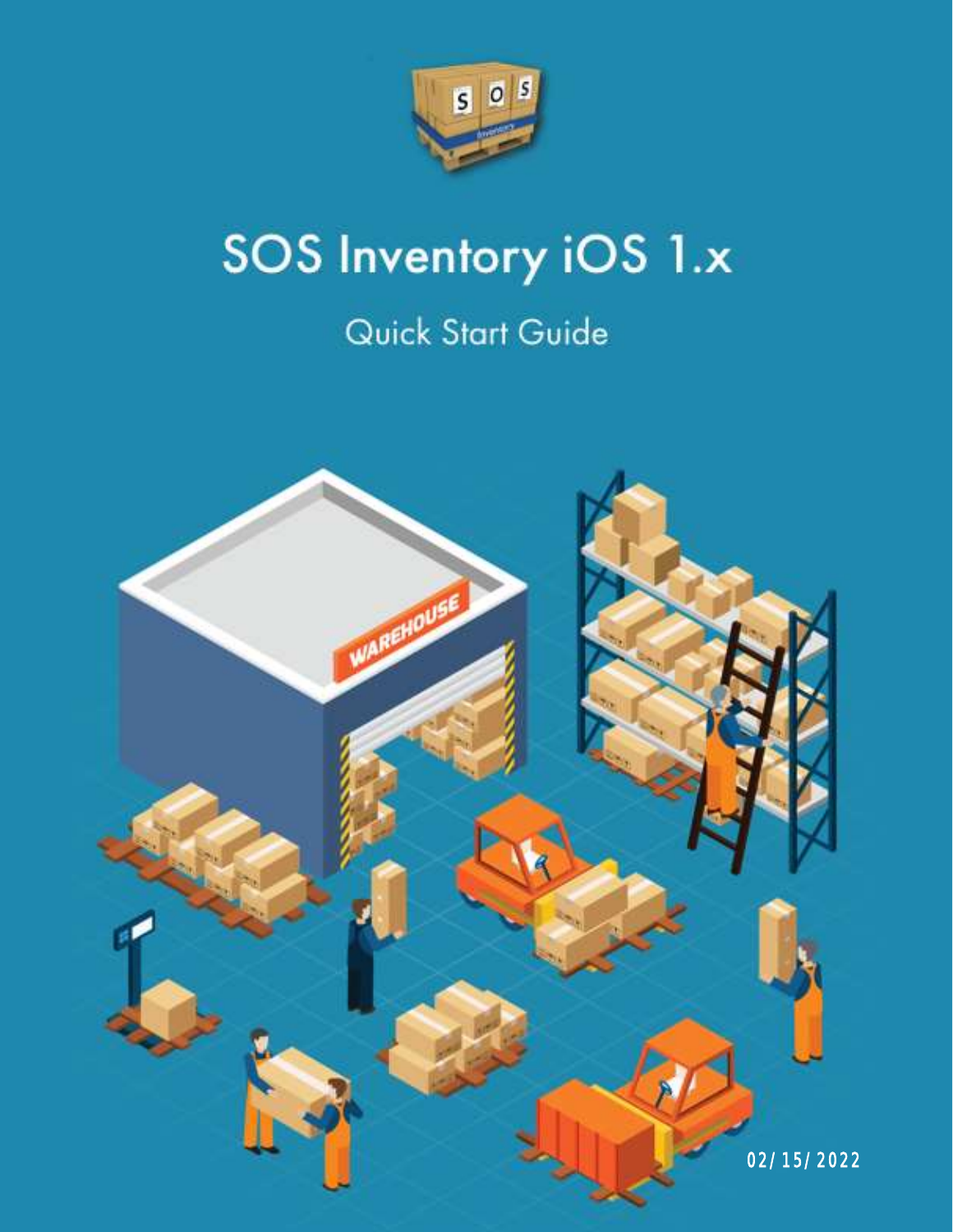(Page intentionally left blank)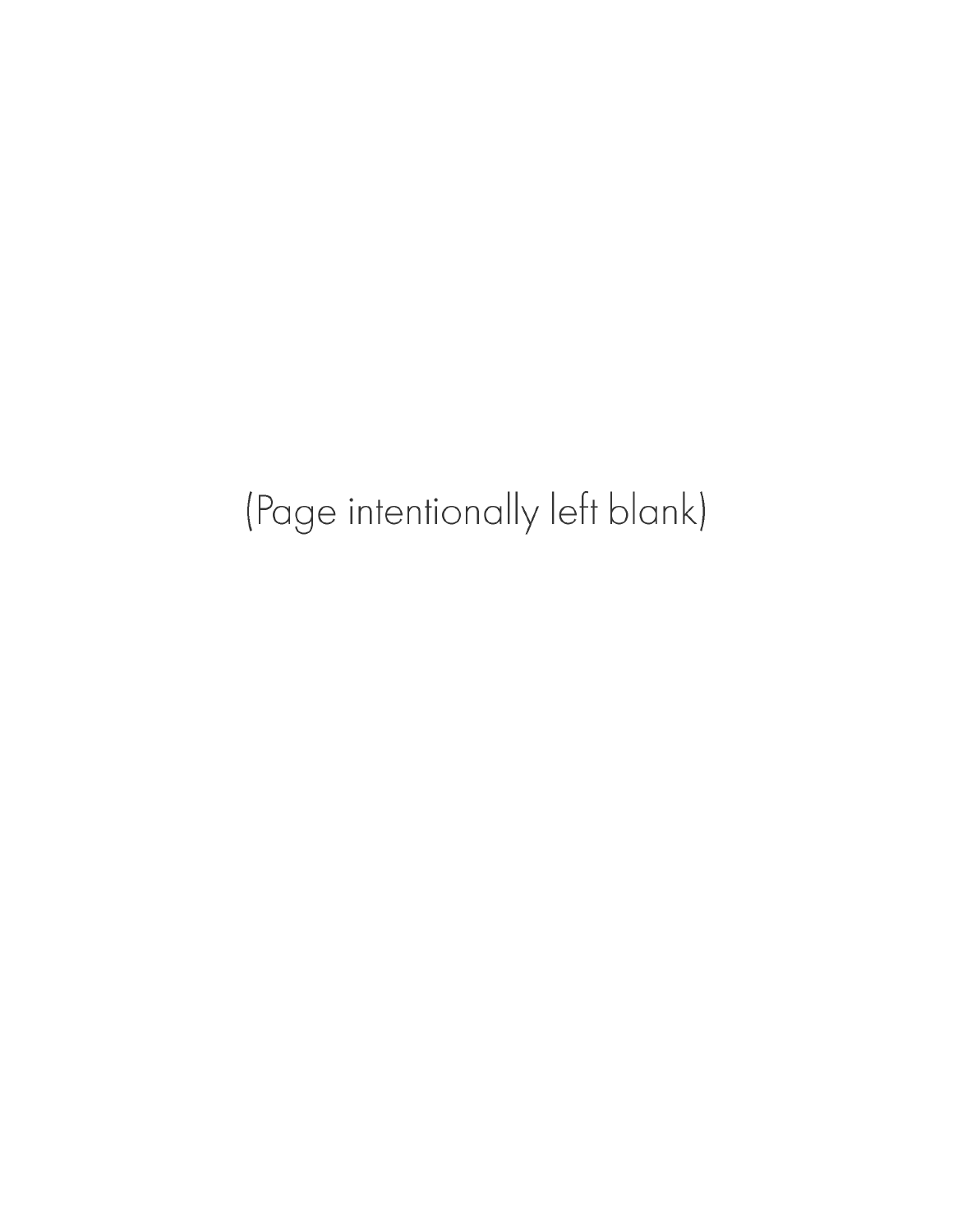# Contents

| $\mathbf{1}$   |     |                                                                            |  |  |  |  |
|----------------|-----|----------------------------------------------------------------------------|--|--|--|--|
|                | 1.1 |                                                                            |  |  |  |  |
|                | 1.2 |                                                                            |  |  |  |  |
| 2              |     |                                                                            |  |  |  |  |
|                | 2.1 |                                                                            |  |  |  |  |
|                | 2.2 |                                                                            |  |  |  |  |
|                | 2.3 |                                                                            |  |  |  |  |
|                |     |                                                                            |  |  |  |  |
|                |     |                                                                            |  |  |  |  |
|                | 2.4 |                                                                            |  |  |  |  |
|                | 2.5 |                                                                            |  |  |  |  |
| 3              |     |                                                                            |  |  |  |  |
|                |     |                                                                            |  |  |  |  |
|                | 3.1 |                                                                            |  |  |  |  |
| $\overline{4}$ |     |                                                                            |  |  |  |  |
|                | 4.1 |                                                                            |  |  |  |  |
|                | 4.2 | Editing and deleting records, applying actions, and signing transactions10 |  |  |  |  |
|                | 4.3 |                                                                            |  |  |  |  |
|                |     |                                                                            |  |  |  |  |
|                |     |                                                                            |  |  |  |  |
| 5              |     |                                                                            |  |  |  |  |
|                | 5.1 |                                                                            |  |  |  |  |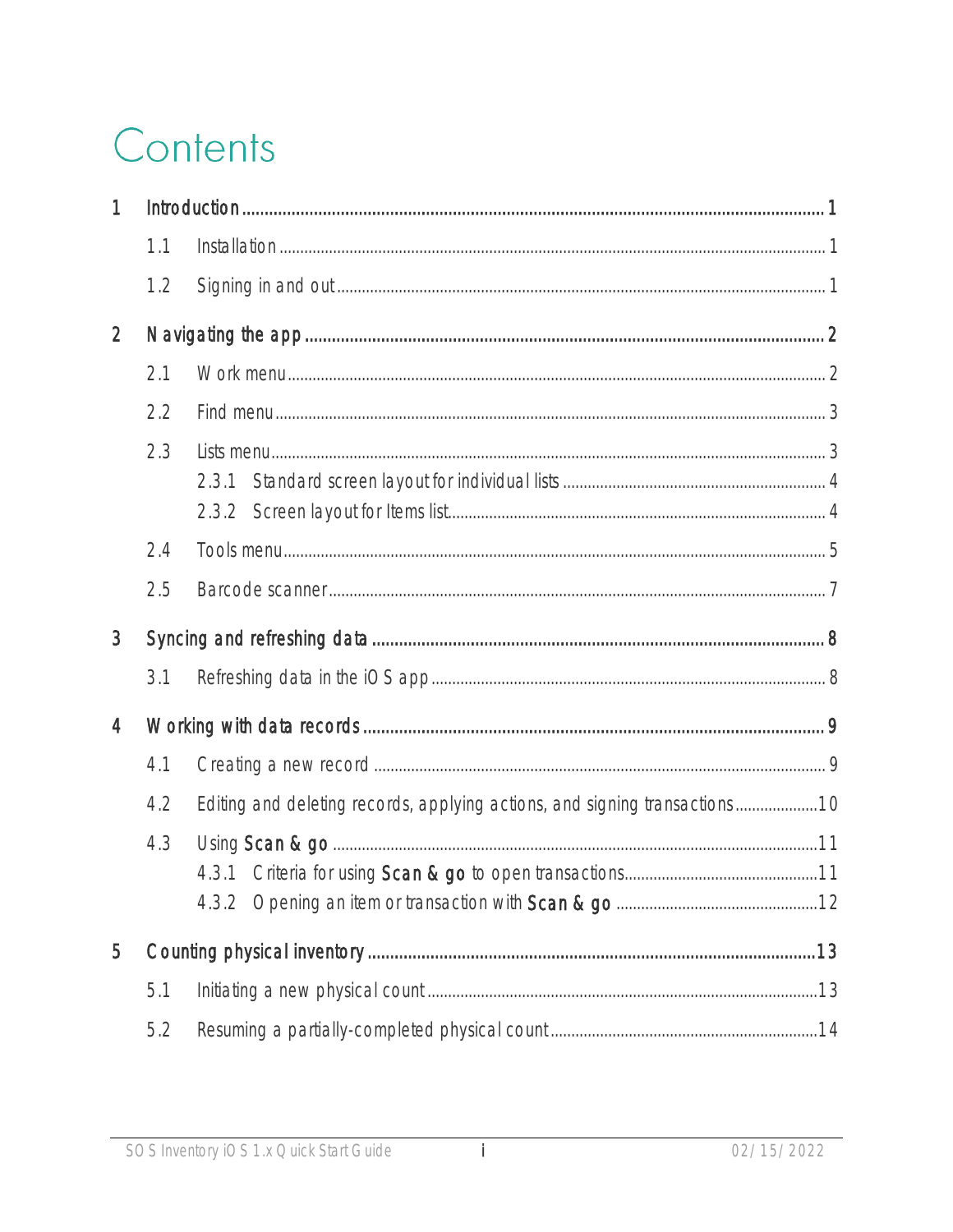(Page intentionally left blank)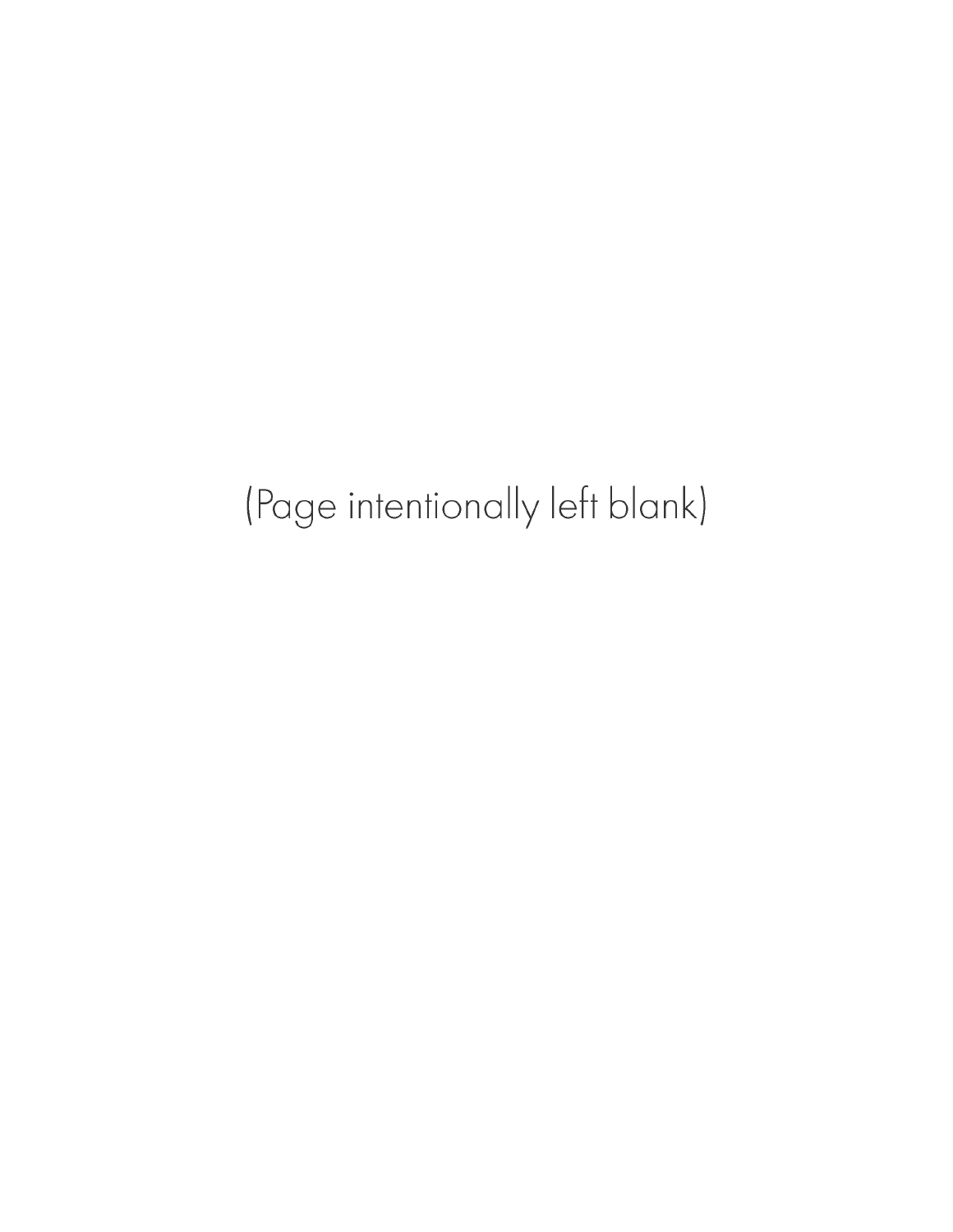## <span id="page-4-0"></span>Introduction 1

This *Quick Start Guide* serves as the user quide for version 1 of the SOS Inventory iOS app. The app is intended to serve as a companion to the web version of SOS Inventory, and the Quick Start Guide assumes that our iOS app users already possess a basic working knowledge of the SOS Inventory web app.

If you do not have an existing account with SOS Inventory, you must create one via the SOS Inventory website at [https://www.sosinventory.com](https://www.sosinventory.com/) and go through the setup process for the web app prior to using the iOS app.

Help is available via the SOS Inventory website [\(https://www.sosinventory.com/support\)](https://www.sosinventory.com/support), as well as by contacting our Support Team by email at [support@sosinventory.com.](mailto:support@sosinventory.com) Phone support is available for SOS Inventory Plus and Pro plan customers from 9 a.m. to 6 p.m. Central Time, Monday through Friday, by dialing 1-888-545-4146.

### <span id="page-4-1"></span>Installation 1.1

The SOS Inventory iOS app, available on Apple's App Store, can be installed on any iPhone or iPod Touch with an operating system of iOS 13 or higher, as well as on iPads with iPadOS 13 or higher. Install the SOS Inventory iOS app using the same installation process you normally use for apps on your device.

## <span id="page-4-2"></span>1.2 Signing in and out

Log into the SOS Inventory iOS app with the same credentials that you use for the web app. Once logged in, you will remain signed into the iOS app unless you sign out. To log out, select the Tools icon in the bottom right corner of your screen, then select Sign Out.

If you experience difficulty logging in, please contact our Support Team for assistance at [support@sosinventory.com.](mailto:support@sosinventory.com)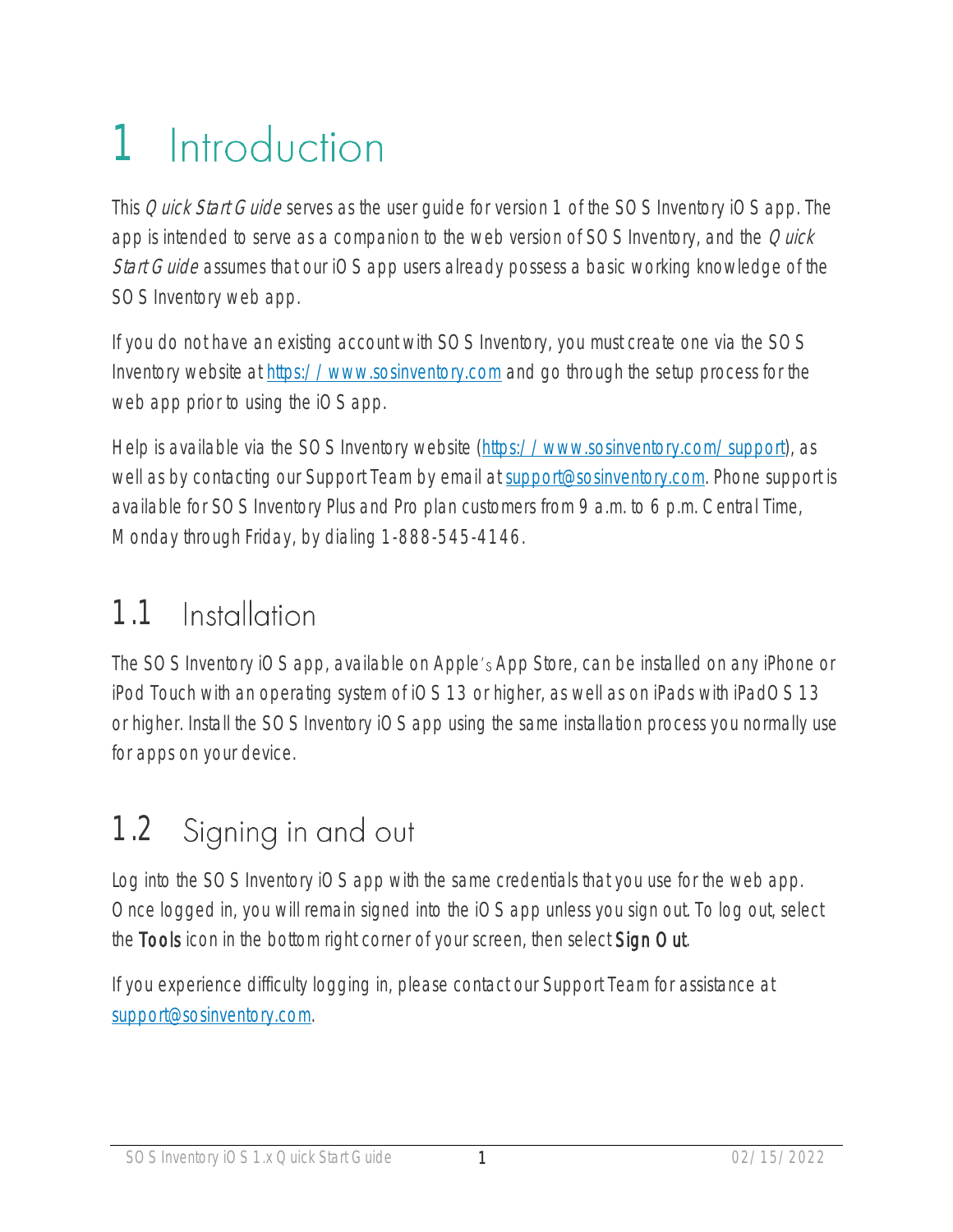# <span id="page-5-0"></span>2 Navigating the app

Once you sign into the iOS app, the Work menu page will appear on your screen (see the screenshot in the next section). At the bottom of the screen are the icons for the main menus in the app: Work, Find, Lists, and Tools.

# <span id="page-5-1"></span>2.1 Work menu

\*Feature supports barcode scanning.

Notifications. In the top right corner of the Work menu, the presence of a red oval with a number inside indicates that you have one or more notifications.

\*Check stock. Provides the On Hand and Available For Sale quantities for a selected item. Can be filtered by location and date.

\*Check pricing. Obtains unit and total pricing for an item. Can be filtered by customer, price tier, and quantity.

\*Which bin is it? Specifies the bin number of an item at a bin-tracked location.



\*Physical inventory. Allows you to conduct a physical count of your items, comparing the number in the system to the quantity you actually have. SOS Inventory will generate an adjustment transaction for a physical count that has a discrepancy. See [Counting physical](#page-12-0)  [inventory](#page-12-0) in this guide for more information on the feature.

Add sale. A "quick add" feature that allows the creation of a new sales transaction (estimate, sales order, sales receipt, or invoice) without having to access its list.

\*Compare barcodes. A utility feature that allows a comparison of two barcodes. This feature does not add any data to the system.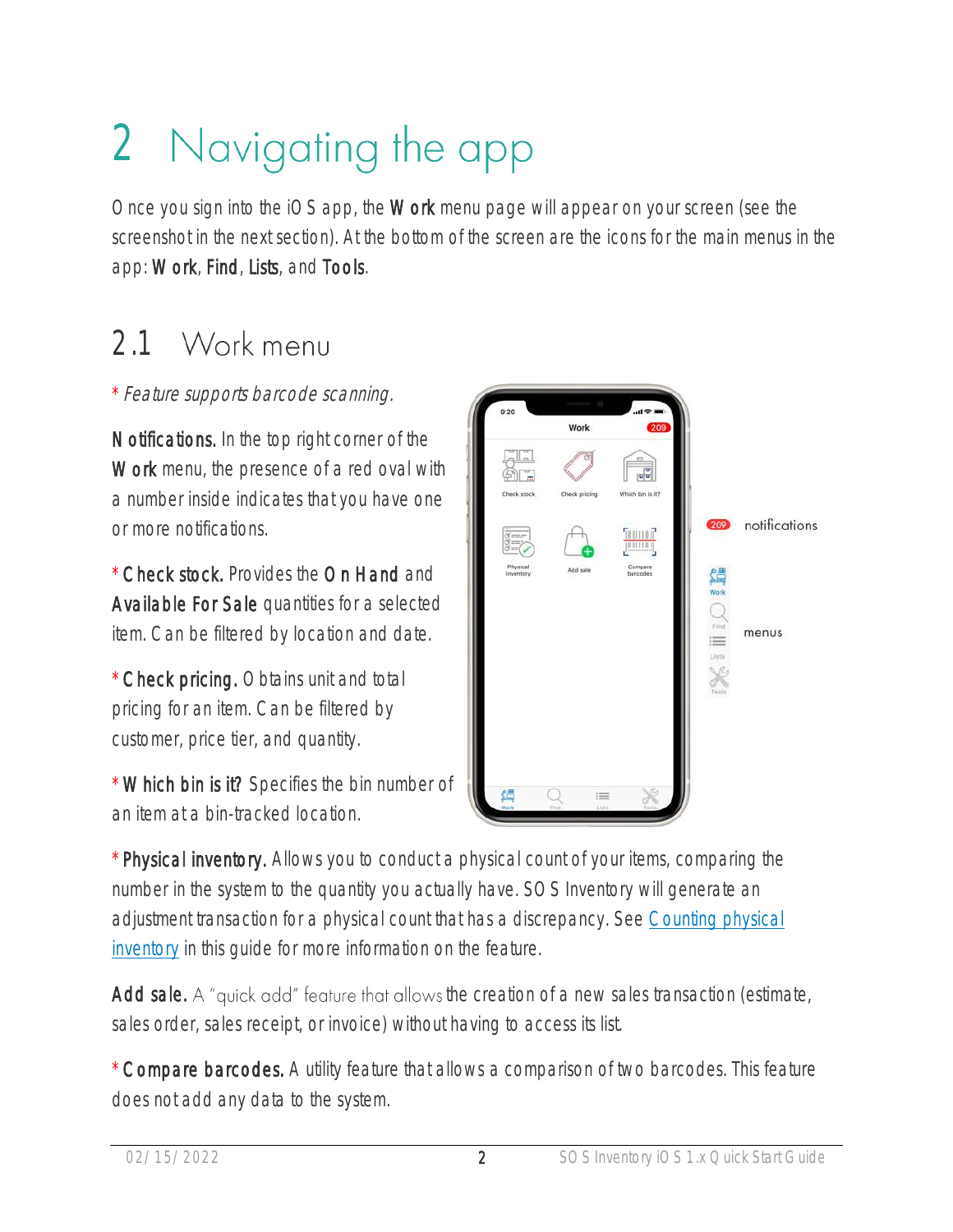# <span id="page-6-0"></span>2.2 Find menu



\*Scan and go. Uses your device's built-in camera to open from a printed barcode a corresponding item or transaction. This feature can be used, for example, to scan the QR Code of a printed sales order. The app will open the sales order. You can then edit the sales order if needed or perform an action (such as generating

a shipment transaction). For more information, see [Using Scan & go.](#page-14-0)

Stuff assigned to me. Pulls up a list of your assigned transactions and tasks.

Smart search. Conducts a global search of data available within the system.

### <span id="page-6-1"></span>2.3 lists menu

The Lists menu is the most feature-rich area of the iOS app. This menu is a listing of lists, and it functions in a manner that is very similar to the web app's Operations menu. The menus in both apps contain the same lists, in the same order. Both allow you to filter data, create a new record, flag important records with stars, and conduct a quick search within a list.

One key difference, however, is *how* the **Actions** menu features of the web app are accessed in the iOS app. In SOS Inventory iOS, Edit and other actions (such as PDF, Email, and Create Shipment) are accessed in the top menu of an individual transaction or other record-not in its corresponding list. Please see [Editing and deleting records, applying actions, and signing](#page-13-0)  [transactions](#page-13-0) in this guide for more information about using actions in the iOS app.

Although many similarities exist between the overall list functions of both the web and iOS apps, please note that some differences do exist in the options available for filters, as well as those for actions.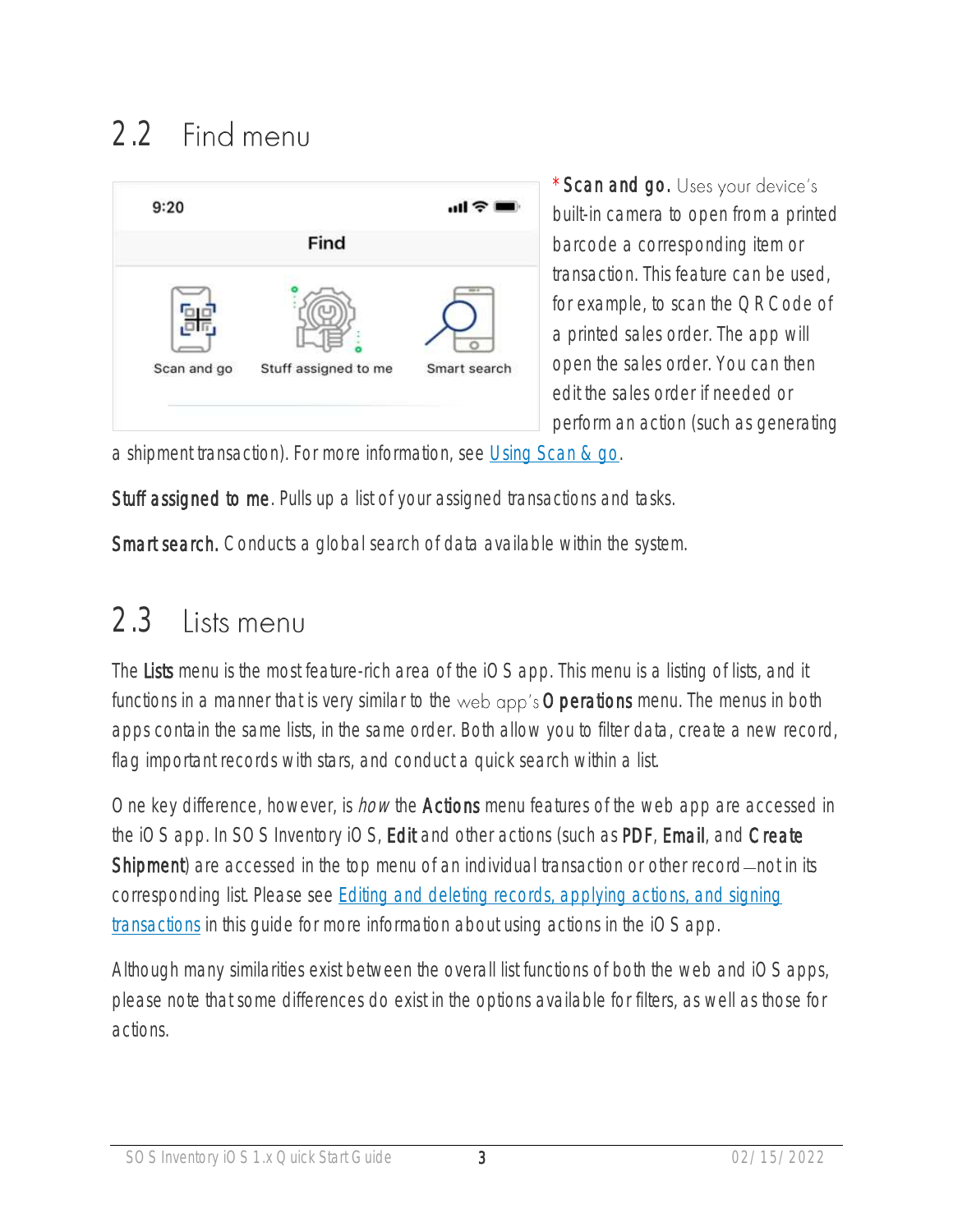#### <span id="page-7-0"></span>Standard screen layout for individual lists 2.3.1

The screenshot below of a **Purchase Orders** list is an example of the typical layout used for lists in the iOS app:

| 9:20                                                | $m \approx$             |                                                    |
|-----------------------------------------------------|-------------------------|----------------------------------------------------|
| ists<br><b>Purchase Orders</b>                      | $\bm{+}$<br>⋿           | returns to previous screen                         |
| Q Search                                            |                         | ist Filters                                        |
| <b>Quads Personal Training</b><br>2/24/20           | \$0.00<br>#PO-56259     | creates new record of same<br>type as list         |
| <b>Agassi Antiques</b><br>2/24/20                   | \$0.00<br>#PO-56260     | Q conducts Quick Search for<br>records within list |
| <b>Alexa Nicole Fragrances</b><br>2/21/20           | \$6.00<br>#PO-56258     | Pending indicates PO approval<br>is needed         |
| <b>Gabriel Car Detailing</b><br>$2/21/20$   Pending | \$3,099.00<br>#PO-56257 |                                                    |

#### <span id="page-7-1"></span>Screen layout for Items list 2.3.2

The Items list is very heavily used in the SOS Inventory iOS app. It is accessed when (1) adding new and editing existing items; (2) adding line items on transactions; and (3) conducting physical inventory. The iOS app supports the use of barcode scanning for all these processes.

Although the **Items** list screen layout is like that of other lists, it also possesses a barcode scanner icon, as shown in the next screenshot. The barcode scanner accesses your device's camera to make the scan.

The number at the right of each item record indicates the total Available for Sale quantity at all locations.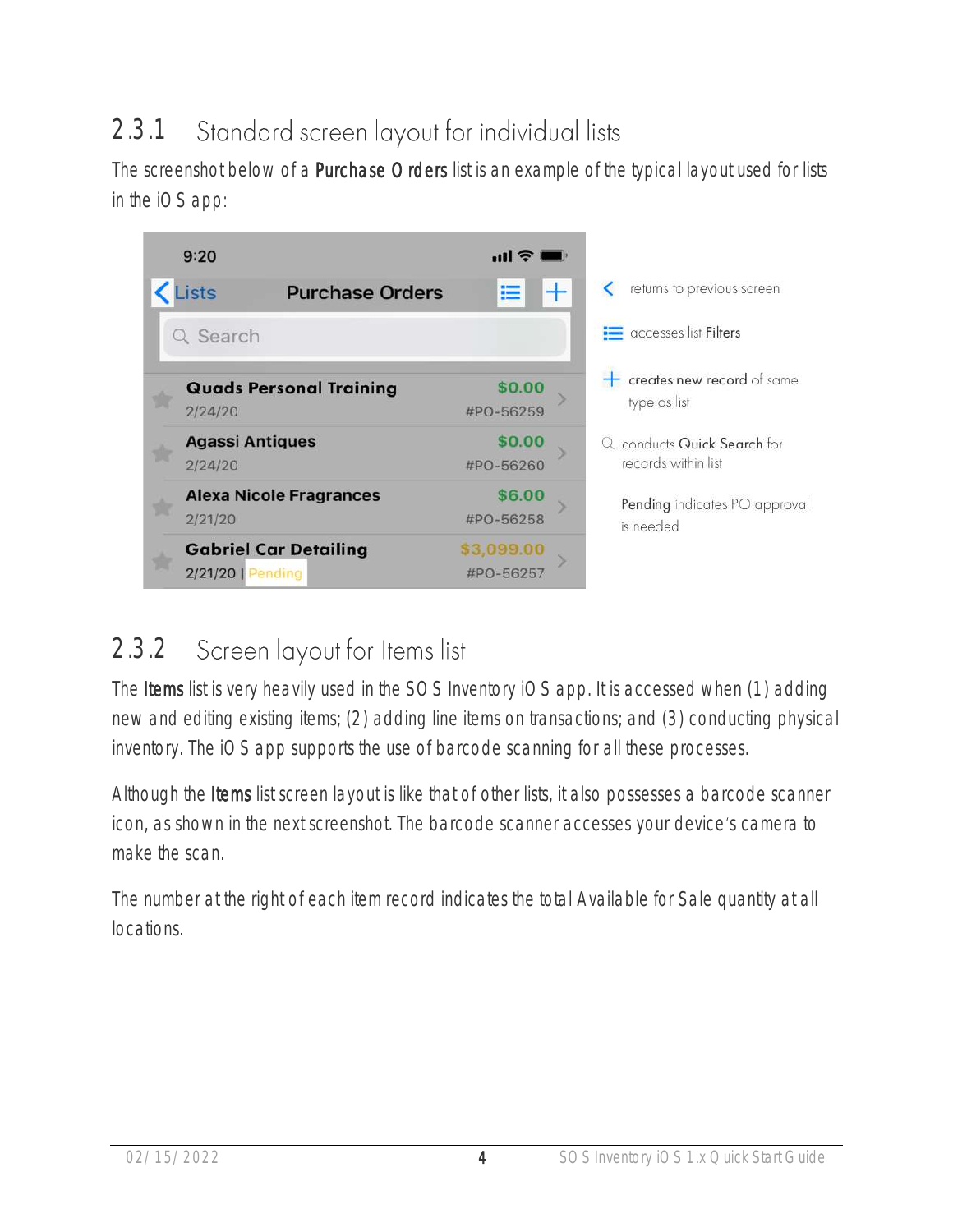

Additional sub-menus appear when using the iOS app to conduct a physical inventory. When conducting a physical count, the name of the list is called Items to Inventory—but the content of the list is the same. See [Counting physical inventory](#page-16-0) in this guide for more information.

## <span id="page-8-0"></span>2.4 Tools menu

Refresh Static Data. Updates infrequently changed data in the system. See Refreshing data in [the iOS app](#page-11-1) for more information about this feature.

Update Cache. Updates all data in the system except static data.

Sync with QuickBooks. Performs a manual sync to QuickBooks Online.

Account Info. Includes your user email address, company name, SOS account number, QuickBooks account number, the status of your account, and your subscription plan's expiration date.

Switch Companies. Allows a user with access privileges to switch from the SOS Inventory account of one company to that of another company. Also specifies the default company to use when the iOS app is opened.

Sign Out. Logs out of the SOS Inventory iOS app.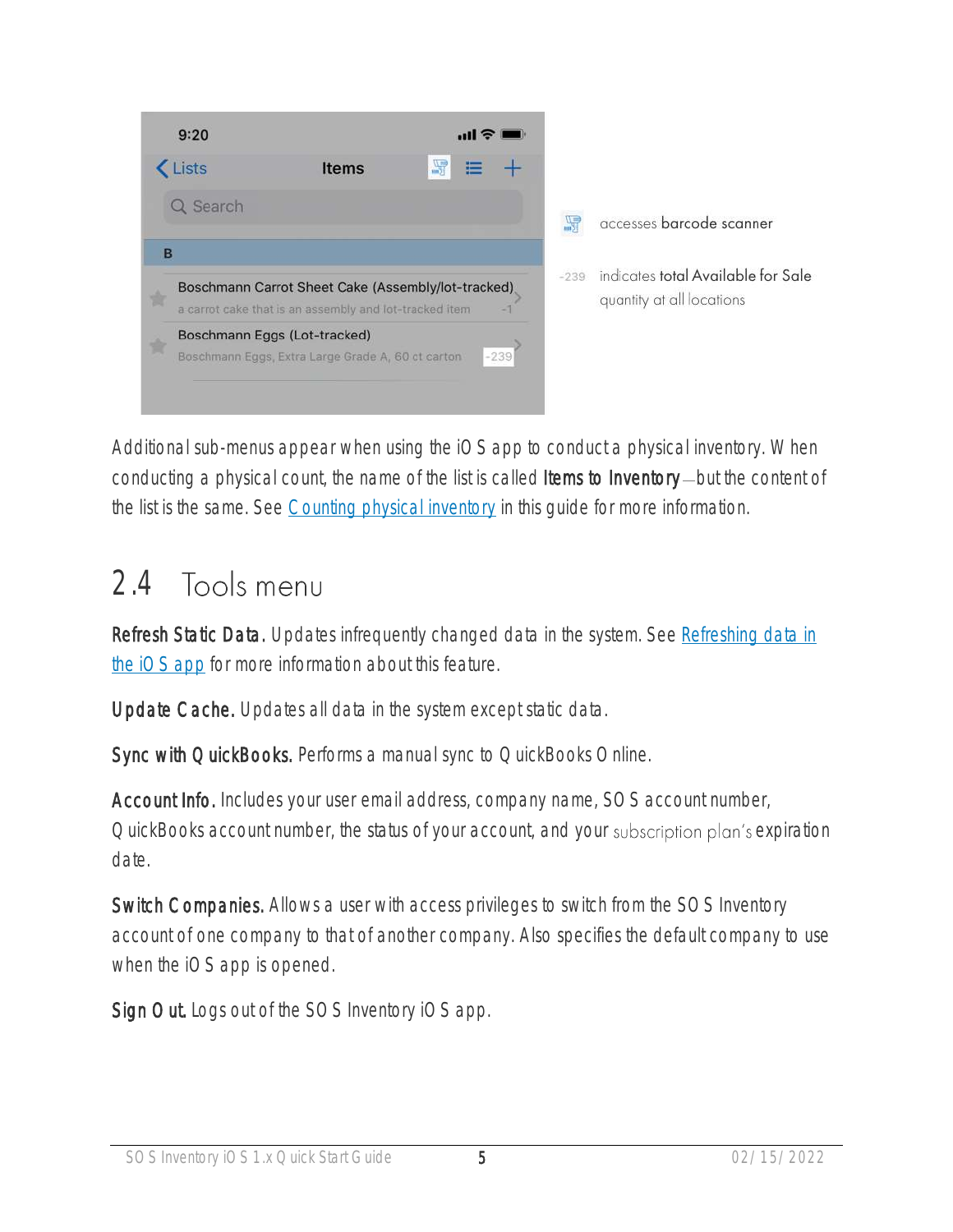Settings. Includes the following:

- Auto-scan serials. Allows back-to-back barcode scans of serial items, bypassing the need to select the scanner icon before each scan. This setting is disabled by default.
- About. Shows the currently installed versions of the app and server, as well as acknowledgements.

## Help and Support. Includes the following:

- **Online Help.** Links to the Support page of the SOS Inventory website, which includes: (1) PDFs of the iOS app's *Quick Start Guide* and web app's *SOS Inventory 8.x User* Guide; (2) video tutorials; (3) step-by-step How-To's; (4) FAQs; (5) our Support Team's email address; and (6) our toll-free phone number.
- *iOS Quickstart Guide*. Links directly to the user quide for the iOS app.
- Email Us. Allows sending an email to SOS Inventory Support via your email client.
- Terms of Service. Outlines the service agreement between you and Saddle Oak Software, LLC, for the use of SOS Inventory.
- Privacy Policy. Outlines our policy on the data we collect from customers.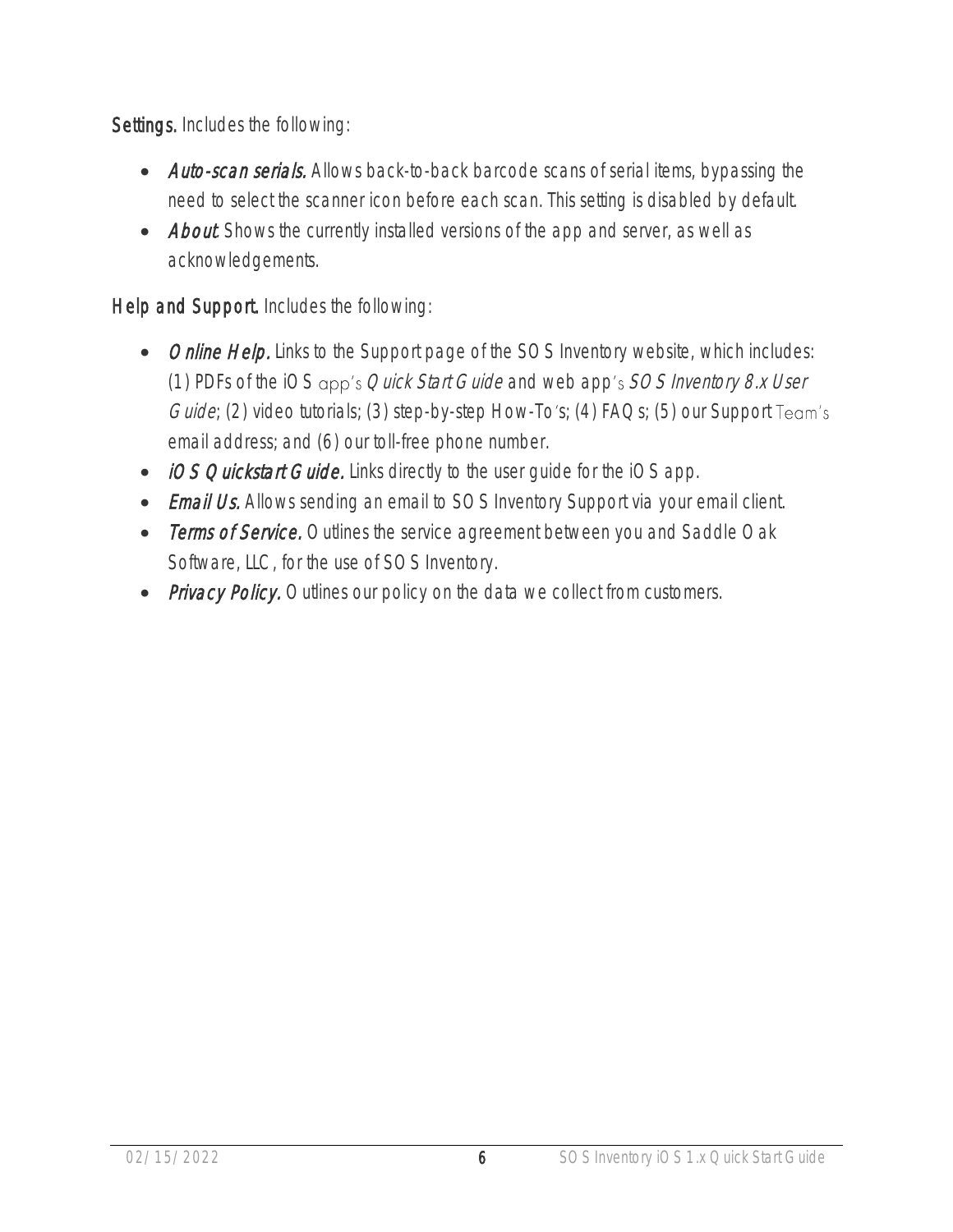# <span id="page-10-0"></span>2.5 Barcode scanner

The barcode scanner in the SOS Inventory iOS app accesses your device's camera to make a scan. As previously mentioned, scanning a printed barcode of an item, transaction, or other record will open it in the app.

The scanner can be accessed by selecting the **Barcode scanner** icon in the Items list, as well as through the Check stock, Check pricing, Which bin is it?, Physical inventory, Compare barcodes, and Scan & go features in the iOS app.



The scan area can be resized or moved with a stylus or finger. To resize, simply pick any corner and move the circle inward or outward. To move the scan area, select anywhere within the scan region and slide.

The Flash  $\oint$  icon, a toggle located in the upper right corner of the scanner screen, allows you to enhance the lighting for your scan if needed.

Move the blue Slider, located at the bottom of the touchscreen, to zoom in or out of an image.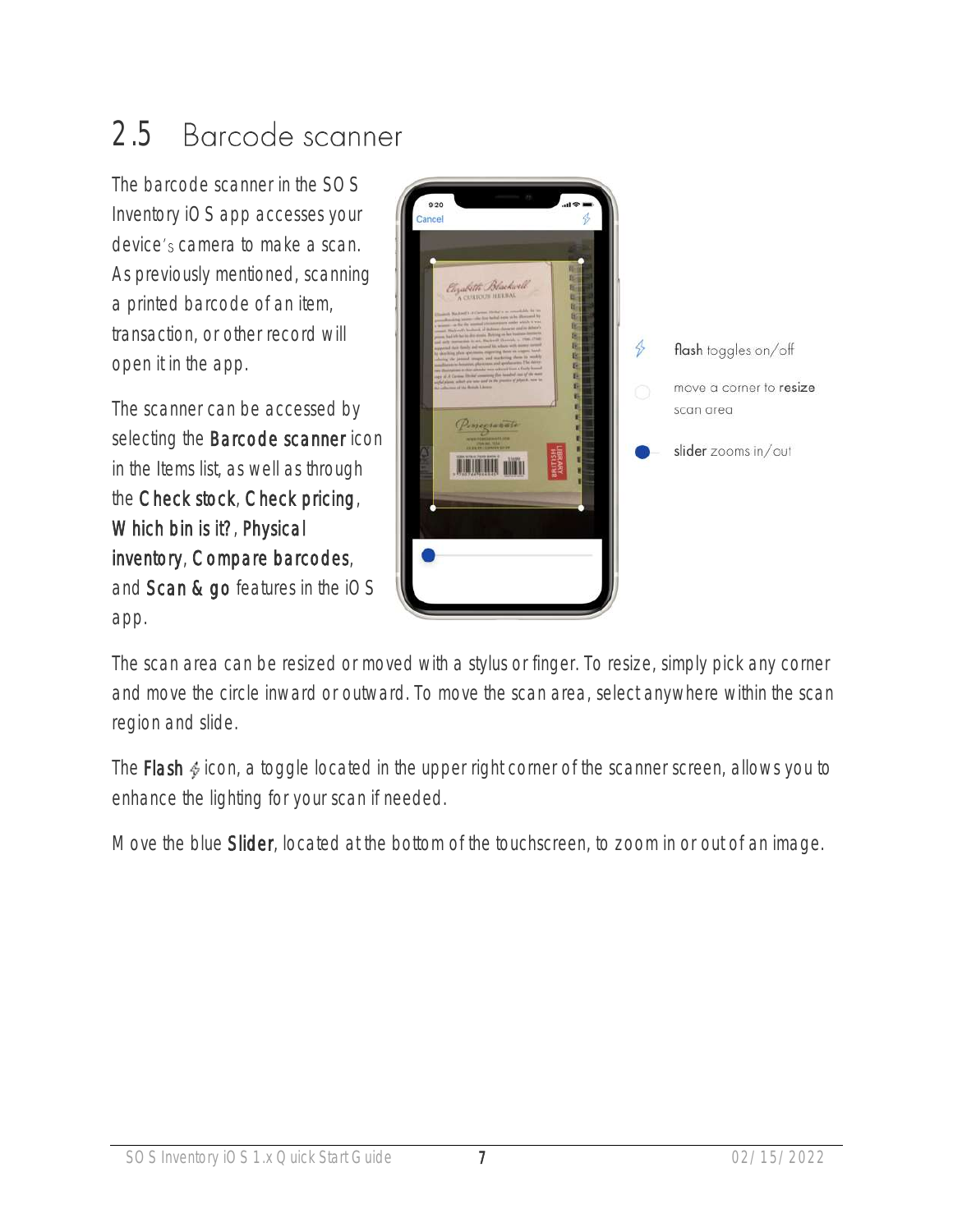# <span id="page-11-0"></span>3 Syncing and refreshing data

When you log in to the SOS Inventory iOS app for the first time, the web app knows it and will begin the process of loading data to your device automatically. Once the initial sync is complete, communication between the iOS and web apps occurs thereafter in real time every time you save a transaction, item, customer, vendor, and so on. However, you do need to refresh your iOS app's screen to see the web app's most current information.

If your business has configured the web version of SOS Inventory for automatic syncing with QuickBooks Online, any new or updated data that is saved in the iOS app will sync with QuickBooks at its regularly scheduled interval. You can perform a manual sync with QuickBooks Online by going to the Tools menu and selecting Sync with QuickBooks.

### <span id="page-11-1"></span>3.1 Refreshing data in the  $iOS$  app

The SOS Inventory iOS app offers four different types of refreshes, each tailored to the type of data refresh you desire: (1) an individual list; (2) an individual record (transaction, item, customer, or vendor); (3) all lists; and (4) static data.

Refreshing an individual list or record. When you are viewing an individual list or record, use a downward swipe gesture on the touchscreen to refresh the list or the data in a record. A spinner will appear while the refresh is in progress.

Refreshing all lists. To obtain the most comprehensive refresh, go to the Tools menu and select Update Cache. This will update all data in the app except static data.

Refreshing static data. Some data—such as locations, units of measure, price tiers and settings do not change very often. Most static data will correspond to features under the Settings menu, as well as the Miscellaneous section of the Company Menu. If you desire to refresh static data in the iOS app, go to the **Tools** menu and select **Refresh static data**. NOTE: The iOS app allows only the *refreshing* of static data so that it matches the information contained in the web app. Any *modifications* to settings or other static data must be performed in the web app.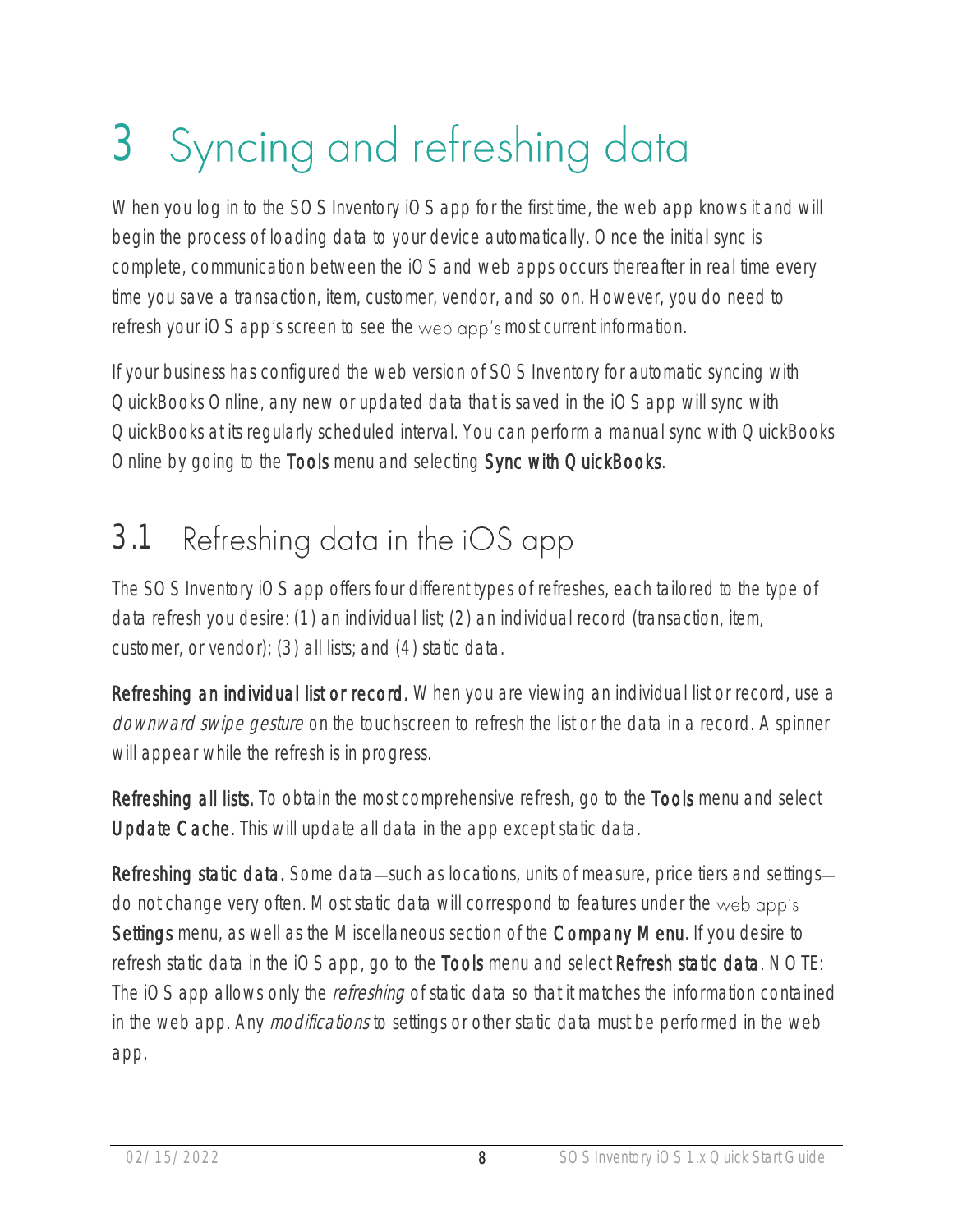# <span id="page-12-0"></span>4 Working with data records

The iOS app allows you to perform some of the most common functions performed in the web version of SOS Inventory: the ability to create and edit a record, as well as apply an action (including the ability to generate a child transaction from a parent transaction). The iOS app also offers a unique function: the ability to sign a transaction.

### <span id="page-12-1"></span>Creating a new record 4.1

The steps required to create a new record in SOS Inventory iOS app are basically the same, whether you are creating a transaction, customer, vendor, or item.

Here's what you need to do to add a new record:

- 1. Open the Lists menu at the bottom of the touchscreen.
- 2. Open the appropriate list for the type of record you wish to create.
- 3. Select Add New (the **+** icon in the top right corner of the list).
- 4. Complete the data fields as needed.
	- a. Data fields in the SOS Inventory iOS app are the same as those in the web app. Please refer to the [SOS Inventory 8.x User Guide](https://www.sosinventory.com/sos-inventory-users-guide) if you need help with data field descriptions.
	- b. If you are creating a transaction, use the following additional steps for each line item:
		- i. Use the Add Line feature (see the New Purchase Order screenshot on the next page) to add a line item. (In Builds and Process Transactions, the terms used are Add Input and Add Output.)
		- ii. The transaction's Line Item screen will open. Under the Item heading, select >.
		- iii. The **Items** list will open. Search for and select the desired item—or select the barcode scanner icon and scan the item's barcode.
		- iv. After you select the item or scan its barcode, the app will immediately return to the transaction's Line Item screen. Enter the desired quantity, unit of measure, and any other data needed for the item.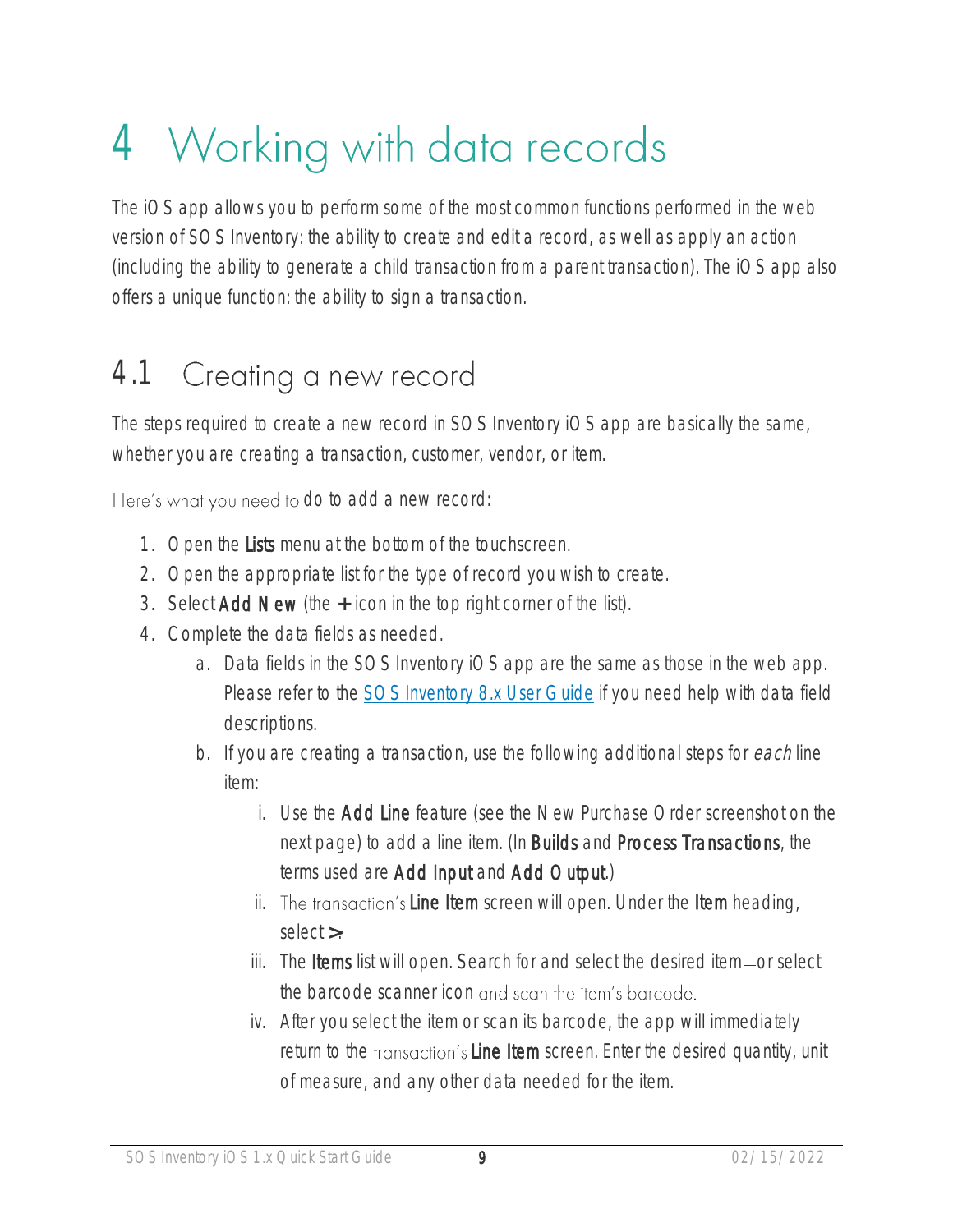v. When finished, select Done in the upper right corner. This will take you back to your transaction page, where you can add another item or continue completing the rest of the transaction data fields.



- 5. When finished entering the data fields for the transaction, select Save in the top right corner of the touchscreen.
- 6. Upon saving, the data is immediately updated to the web app. The new transaction will appear in its designated list on your iOS app, but a refresh is required for the transaction to be seen in the web app or on another iOS device.

## <span id="page-13-0"></span>Editing and deleting records, applying actions, and 4.2 signing transactions

Like the web app, SOS Inventory's iOS app allows existing records to be modified using the Edit action. The **Actions** menu icon  $(\hat{\bf r})$  provides additional options, although the iOS app may not have all the options that are accessible in the web app at this time.

To delete an existing record, locate the record on its list, then make a *leftward swipe* and select the red Delete button. SOS Inventory will ask you to confirm that you want to delete the record.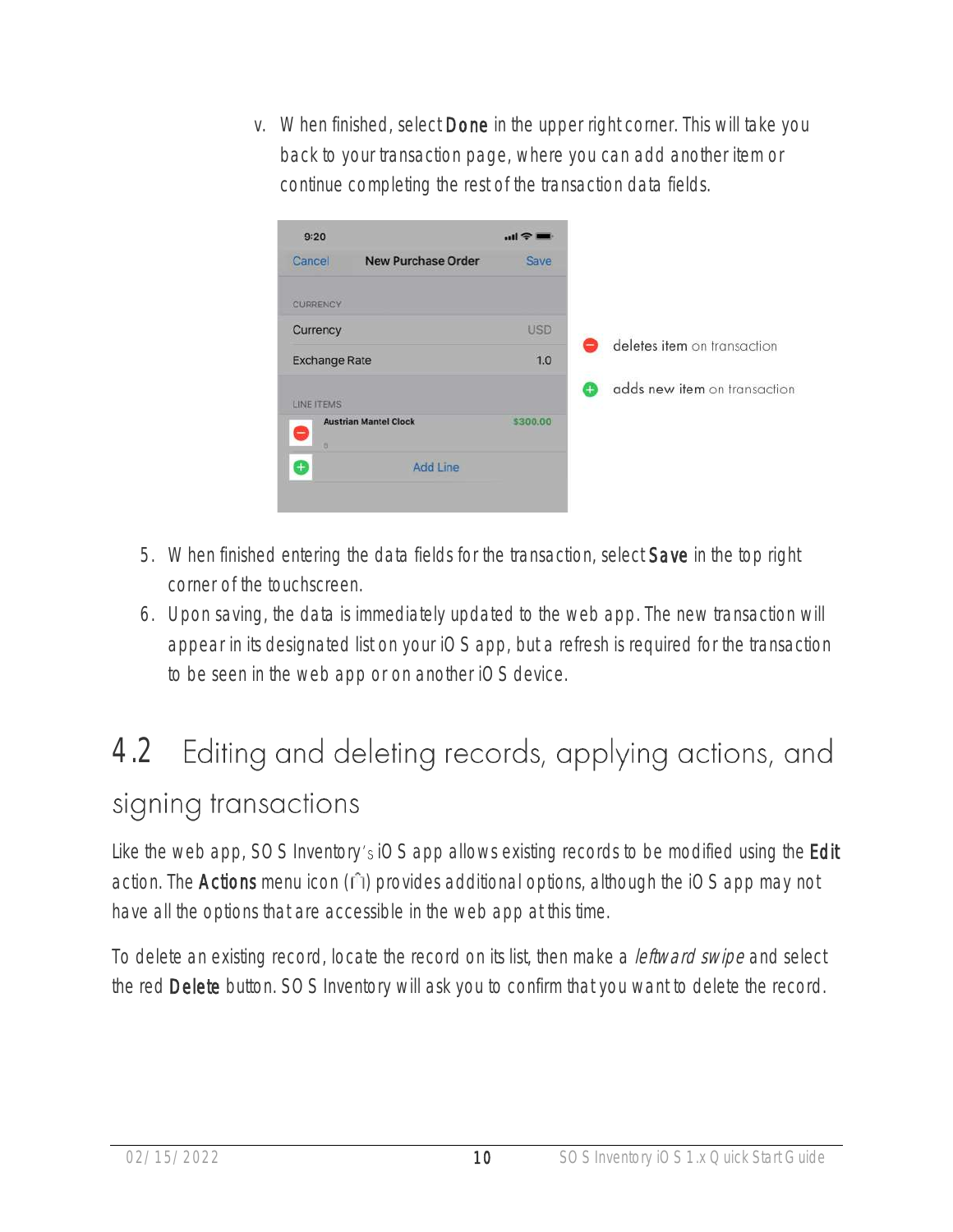

A feature unique to the SOS Inventory iOS app allows you to obtain signatures for transactions from your phone's touchscreen. You can sign using either a stylus or a finger.

### <span id="page-14-0"></span>Using Scan & go 4.3

The Scan & go feature of the SOS Inventory iOS app allows you to use the barcode scanner to open the data record of any barcoded item or any transaction that has been printed with a QR Code. Once opened, the item or transaction can be edited as needed.

#### <span id="page-14-1"></span>4.3.1 Criteria for using Scan & go to open transactions

- 1. The hard copy of the transaction must be from a PDF created using the PDF action.
- 2. The PDF form template chosen for the transaction must be compatible with the Scan & go feature. The form templates in SOS Inventory that can be used with Scan & go use the naming convention [name of transaction type] with QR Code (App Use). For example, Sales Order with QR Code (App Use). These templates, which are found in the web app's Template Library, must be added to the Form Templates list via the web app. For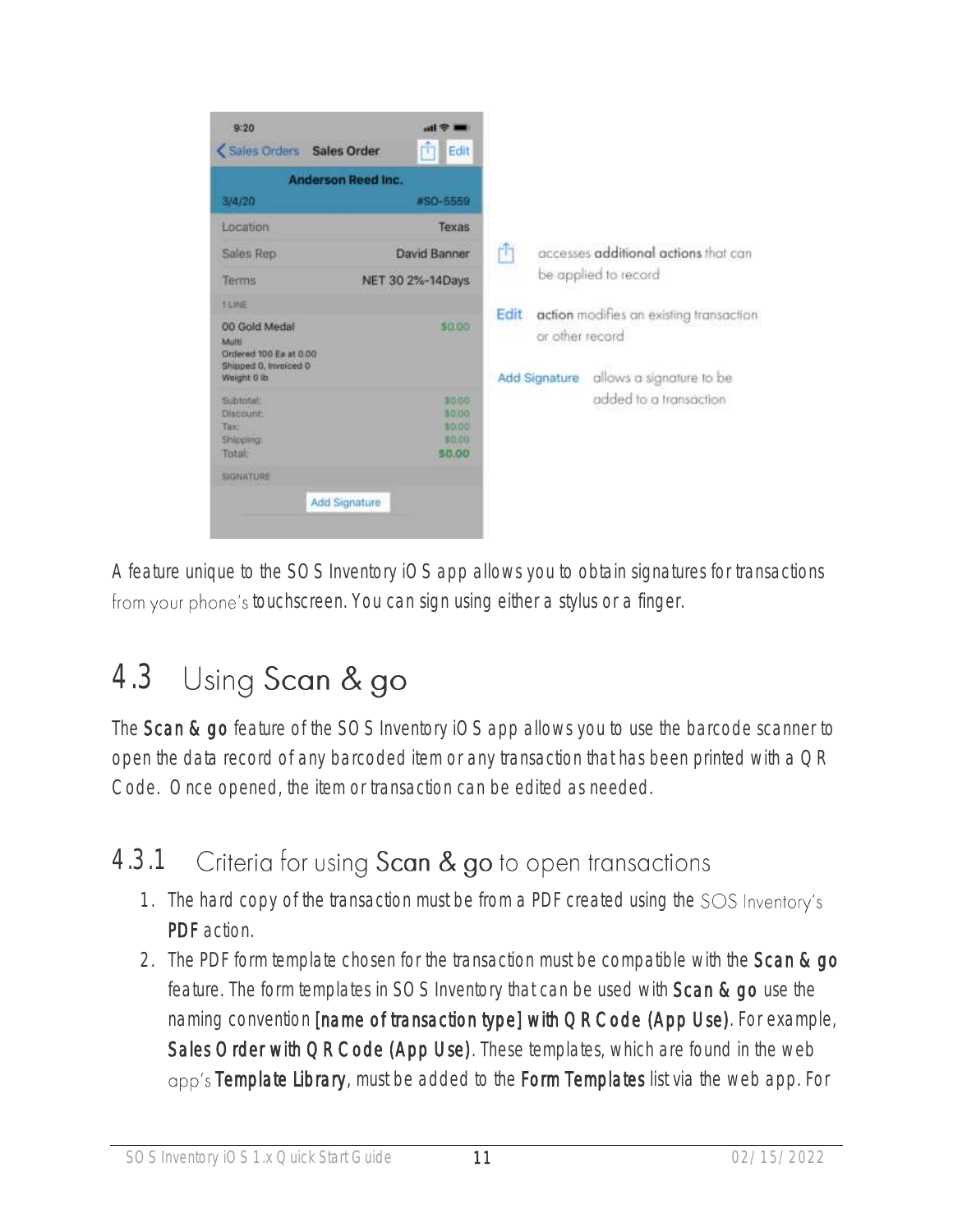more information on using templates and the Template Library, see Chapter 19, Form Templates, in the **SOS Inventory 8.x User Guide**.

- <span id="page-15-0"></span>4.3.2 Opening an item or transaction with Scan & go
	- 1. Go to the Work menu and select Scan & Go.
	- 2. Scan the item barcode or transaction QR Code. The record will then open.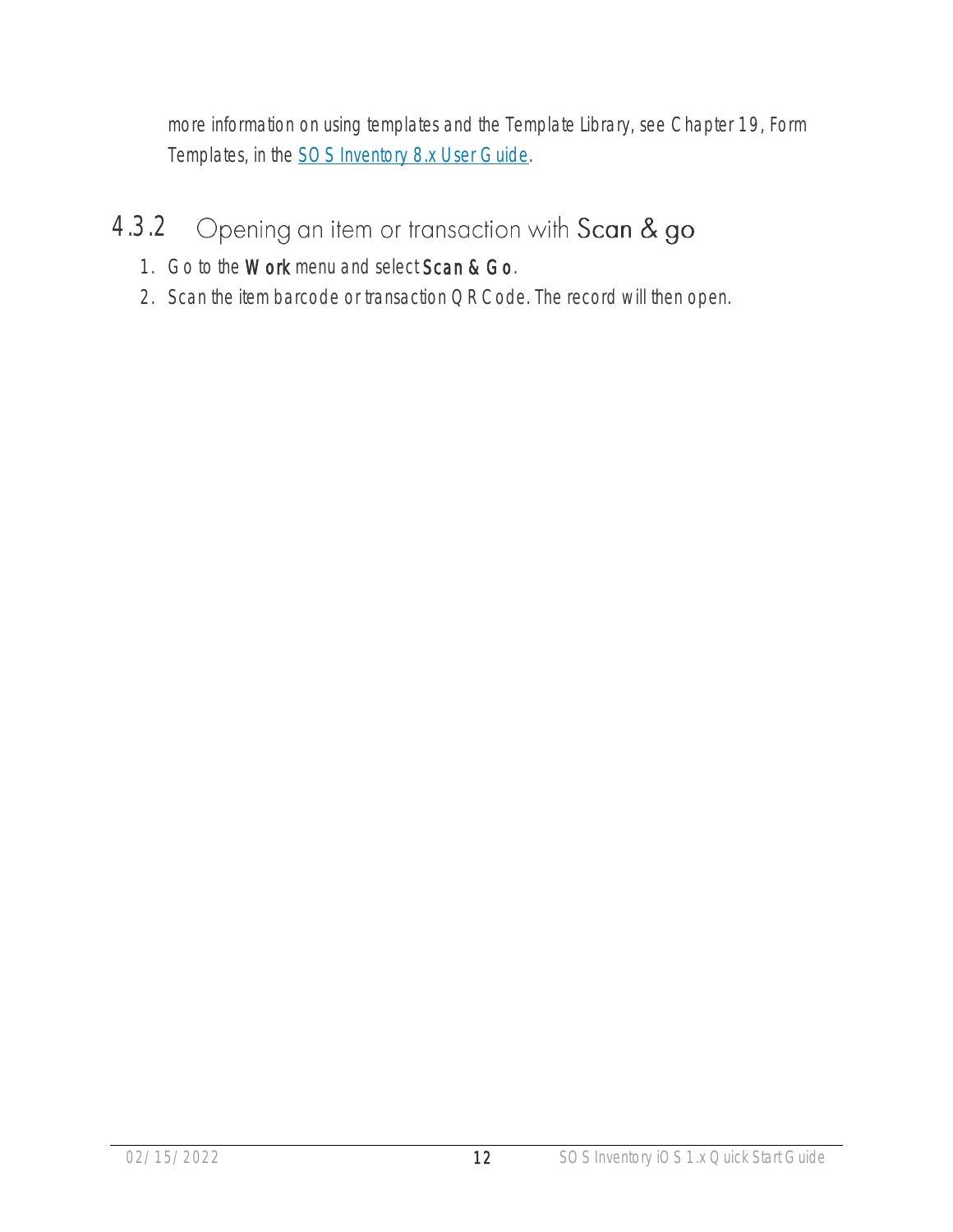# <span id="page-16-0"></span>5 Counting physical inventory

The iOS app makes the process of conducting physical inventory counts easier. It allows you to pull up the item you need to count with a search or barcode scan. The app shows the quantity listed in the system and allows you to enter a corrected value if needed. If you need to stop and then resume your counting later, the app allows you to pick up where you left off.

When you have completed your inventory counting session, SOS Inventory will generate an adjustment transaction for all the items affected by quantity changes. You can preview the adjustment before saving. NOTE: To avoid a slow processing time for the adjustment transaction, we recommend that the number of adjusted items be limited to 200 line items per inventory session.

### <span id="page-16-1"></span>5.1 Initiating a new physical count

- 1. Go to the Work menu and select Physical Inventory.
- 2. Select the **Location** where you are performing the count.
- 3. By default, the As Of field uses the current date and time as the basis for your physical count. If you need to change either the date or time, do so.
- 4. Select **Begin Inventory**. A spinner will appear while SOS Inventory pulls the data from the specified location.
- 5. Select Inventory. SOS Inventory will pull up the Items To Inventory list.
- 6. Select the Filters icon and choose the number of Results to Display, as well as the Category and Tags (if applicable). When finished, select Done.
- 7. Search for the item you wish to count—or select the **Barcode scanner** icon and scan the item's barcode.
- 8. Conduct a count of your item. If the Expected Count differs from the Actual Count, enter the correct value in in the Actual Count field. Whether you count is changed or unchanged, select Save in the upper right corner when finished with that item.
- 9. Repeat steps 6 (only if filters need to be changed) through 8 for each item you wish to count.